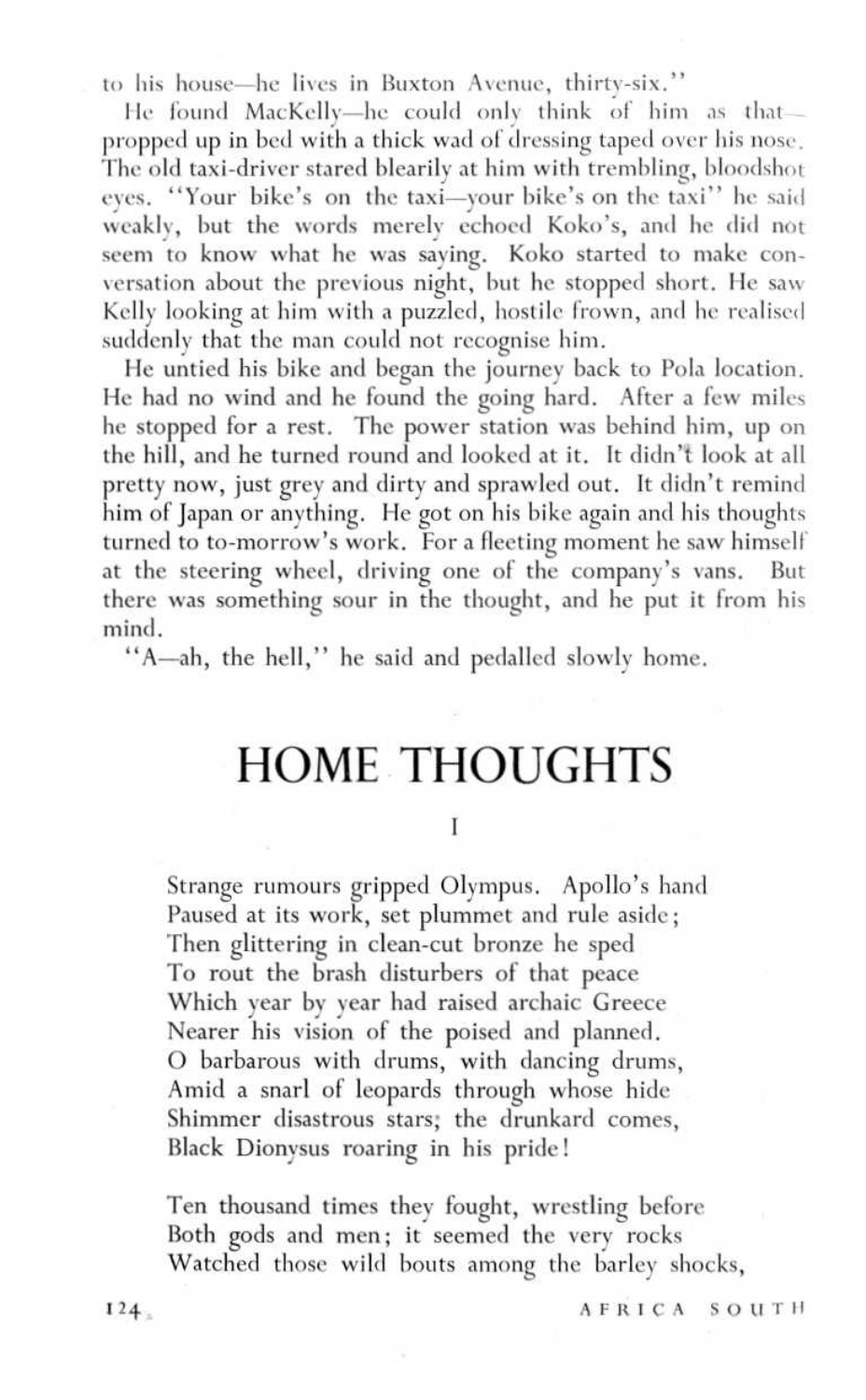The brown vinevards, the dusty threshing floor. If pressed Apollo side-slipped to the sun, Striking his rival blind, while he in turn Would slink instinctive into copses, run Underground like roots, and hoot weird scorn. From his nocturnal world: but neither could Conquer the force in which the other stood.

The spectacle gave poets double sight ; Their ears grew keen to catch at brightest noon Rumours of drums ; and dark, ecstatic night Could wake with shafts not quivered in the moon. At last, at Delphi, half in love with him, Apollo gave the drunkard elbow room ; But though his pride of leopards purred, near tamed, And he himself grew decorous, he might Still breathe a deep, vibrating gloom Round anything the Bright One named.

At length, when peasants through his autumn trance Stirred slow pavannes for summer on soft drums He cried aloud, (his leopards stretched their limbs) Kill me, Apollo, or join the tragic dance ! Instead the Bright One watched: the flexing knees, The raving, rending; heard the ecstatic crying; But mirrored on his mind's white threshing floor Dark dancers sighed and swayed like cypress trees About a man on whose defiant dying Cracked clouds of knowing never moist before.

 $\mathbf{I}$ 

Why do I hanker homewards, falter? Because in Arno's flood the stars Cavort with neon signs, headlights of cars? The Centaur, snapping its human halter, Demolishes baroque facades ; The Great Bear runs amok Among our maps, tugging the Pole awry ; O all things heave and buck Since Dionysus slipped Apollo's guards And let his leopards range the earth and sky!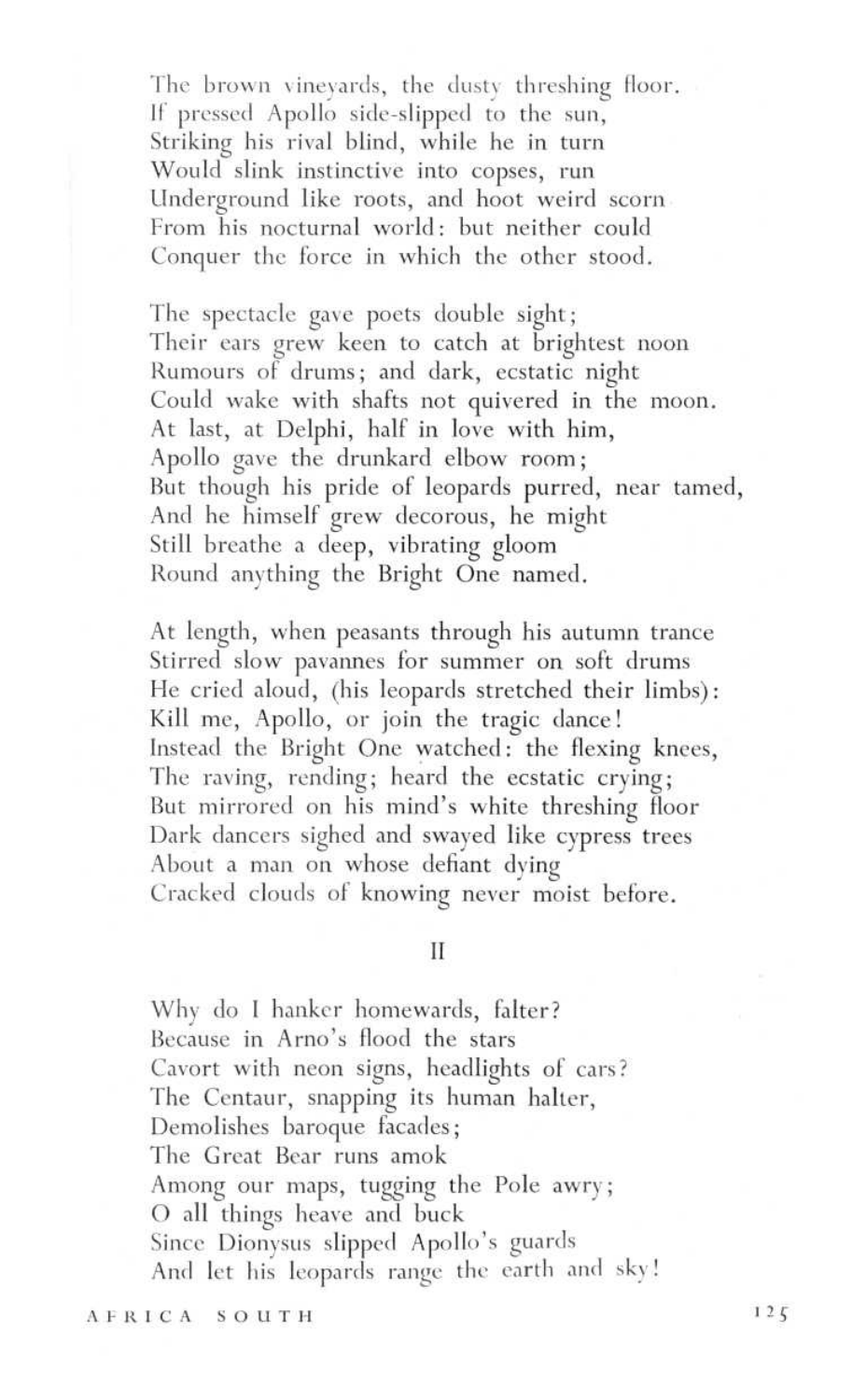Stupid of me to brood and cry These barbarous confusions where Triumphant marble effigies defy The moody turmoils of the air ; But, as at home, I here discern The predatory shade ; Asleep all day in ivy or that fern Which smothers the balustrade It sniffs the night and pads the cracked parterre Between dry laurels and the shattered urn. Man's task is to get such dark things clear . Old Galileo, that empiricist Through gothic tombs, antiphonies of psalms Smuggled a serpent-sharp idea ; Smoothe linen cordage looped in his swinging fist Chilled the ascending stairs ; The sceptre-grasping ikons round the dome Shook as his ape-like palms Payed out that system-smashing metronome Who jazztime spoilt the sweet waltz of the spheres. Long years drifting through African dark

Bred dreams that I might find, once here A burning beacon, a gyro-setting mark ;-That cord would ruck and tangle where The rough stone of a leopard's bark Ripples the scrub with fear . What pendulum can trace the mind's unseen Sharp arcs, its blind man's reach Round knots of being that have never been Subdued to slip through flaming hoops of speech?

Never so clearly have I known That though the sharp mind's eye was made To sever struggling shape from strangling shade These shapes and shades can not be mine. O African creatures across this night I glimpse in our primitive storm Of thunder, whirl-wind, mirage-twisted light A lifted limb or glance Which I might free, give consciousness and form Dared I but stare into your furious dance!

126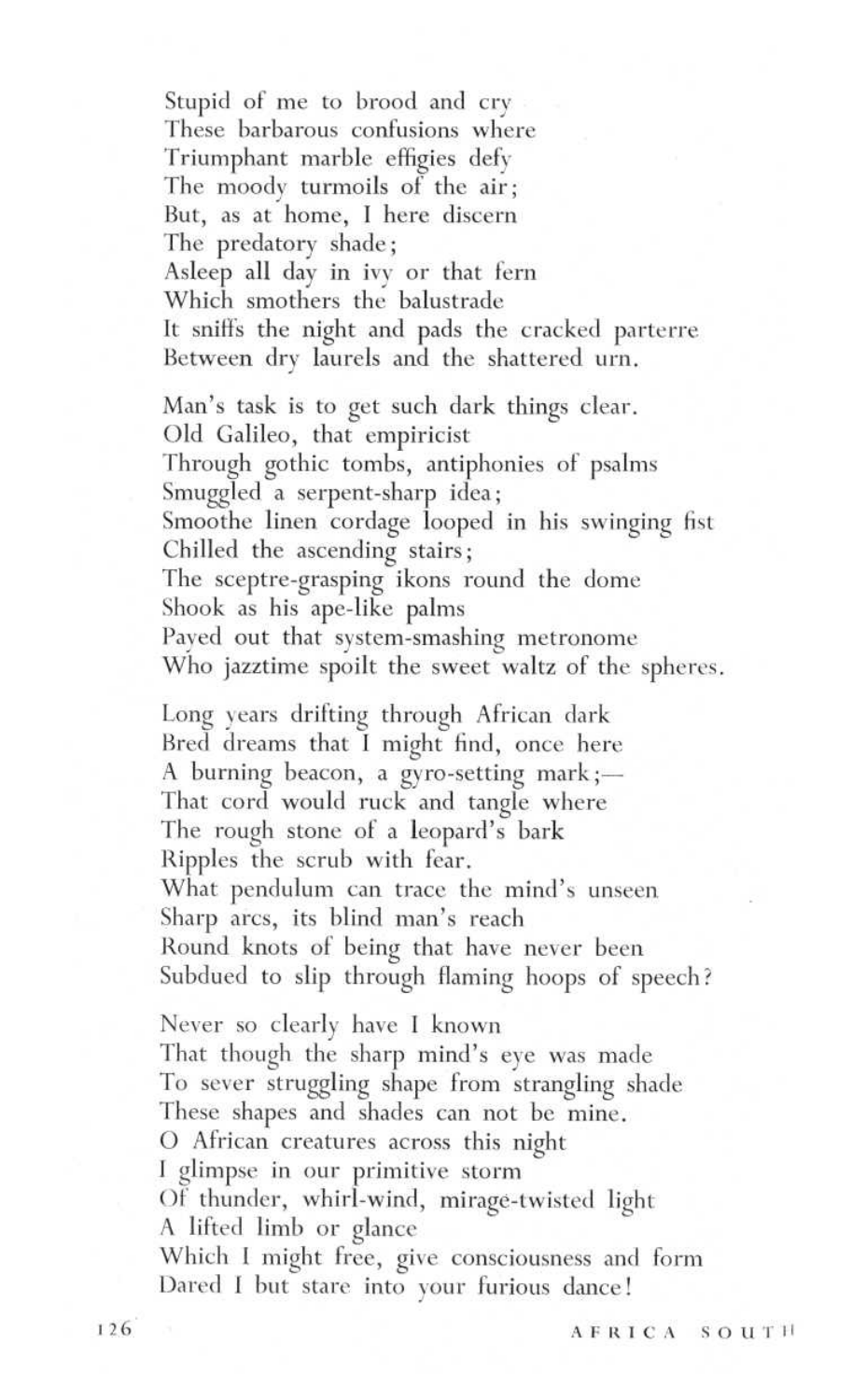Old Galileo's heirs can cite How stubborn atoms may become Open to change in unimpeded light, Or round a rod of platinum May curtsey, open arms and start Dancing a different dance ; But the catalyst remains itself, apart, Waits like a hermit there Through dull khamseens of accident and chance To set one crystal, get one colour clear .

These images at which I stare Beneath such slow, myth-burdened stars, Virgilian forests shedding mortal tears, Might blind me in my native air. Unless for some loved. principle one strips, As the desert fathers did, The soul of gaudy accidents, and grips A Mosaic serpent or rod One's deepest cries come from Egyptian lips Blowing dead bubbles on a Red Sea flood.

## IV

I have not found myself on Europe's maps, A world of things, deep things I know endure But not the context for my one perhaps. I must go back with my five simple slaves To soil still savage, in a sense still pure: My loveless, shallow land of artless shapes Where no ghosts glamourise the recent graves And every thing in Space and Time just is : What similes can flash across those gaps Undramatised by sharp antitheses?

I boast no quiet catalytic wand Nor silently swinging, tell-tale pendulum To civilize my semi-barbarous land ; A clearer love is all that I bring home: